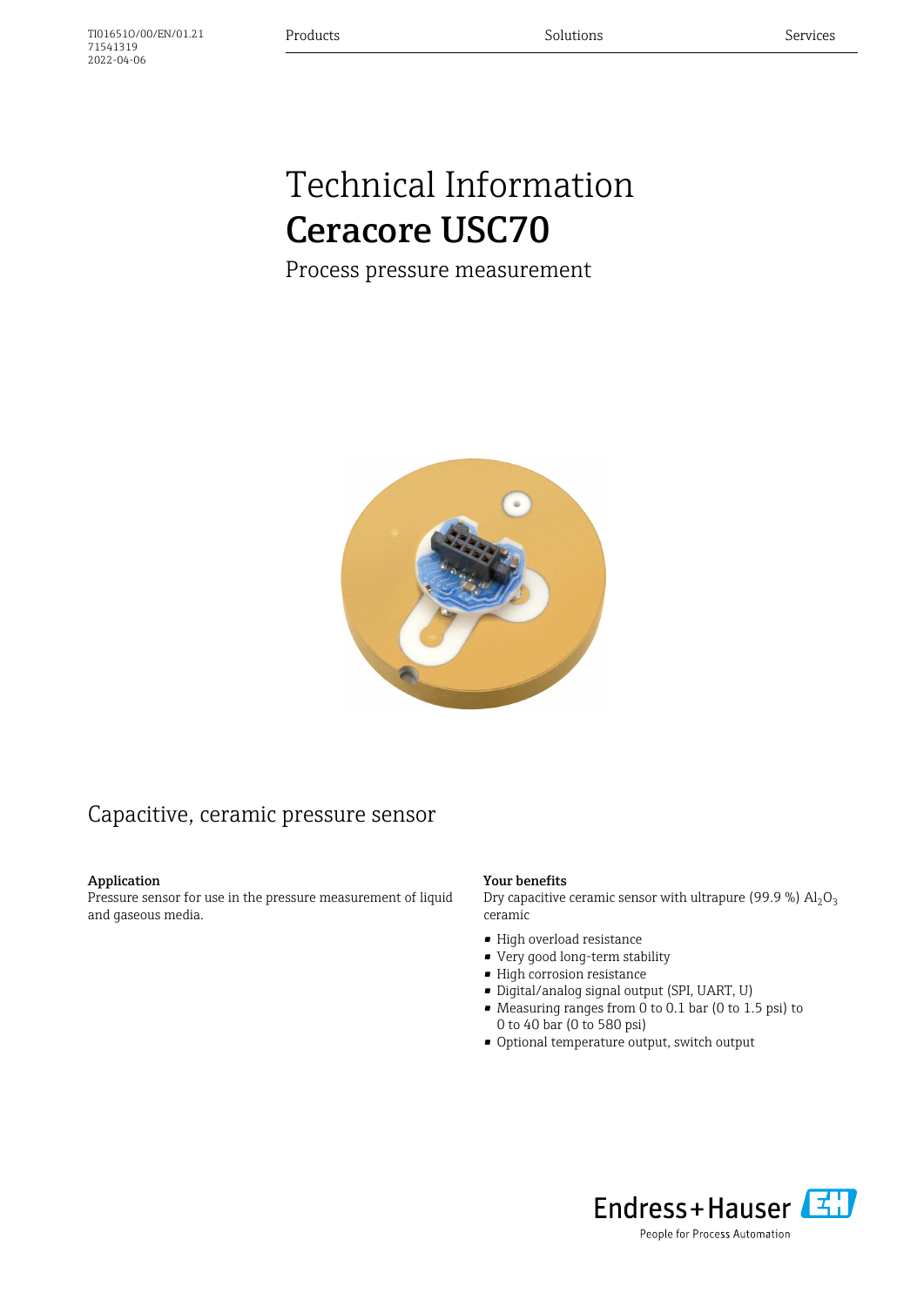## Table of contents

| About this document 3                                 |
|-------------------------------------------------------|
|                                                       |
|                                                       |
|                                                       |
| Function and system design 4                          |
|                                                       |
|                                                       |
|                                                       |
|                                                       |
|                                                       |
|                                                       |
|                                                       |
|                                                       |
|                                                       |
|                                                       |
|                                                       |
|                                                       |
|                                                       |
|                                                       |
| Signal range and signal on alarm of voltage output  7 |
|                                                       |
|                                                       |
|                                                       |
|                                                       |
| Switch-on time and Warm-up period  8                  |
|                                                       |
| Performance characteristics 9                         |
|                                                       |
|                                                       |
|                                                       |
|                                                       |
|                                                       |
|                                                       |
| Influence of the installation position  11            |
|                                                       |
|                                                       |
| 11                                                    |
|                                                       |
|                                                       |
| 11                                                    |
| Ambient temperature range  11                         |
| Storage temperature range<br>11                       |
|                                                       |
| Electromagnetic compatibility (EMC)<br>11             |
| Overvoltage protection<br>11                          |
| 11                                                    |
|                                                       |
| Mechanical construction  12                           |
|                                                       |
|                                                       |
|                                                       |

| Certificates and approvals  13<br>Other standards and guidelines  13 |  |
|----------------------------------------------------------------------|--|
|                                                                      |  |
|                                                                      |  |
|                                                                      |  |
|                                                                      |  |
| Explanations and supplementary documentation 15                      |  |
|                                                                      |  |
|                                                                      |  |
| Supplementary documentation  16                                      |  |
|                                                                      |  |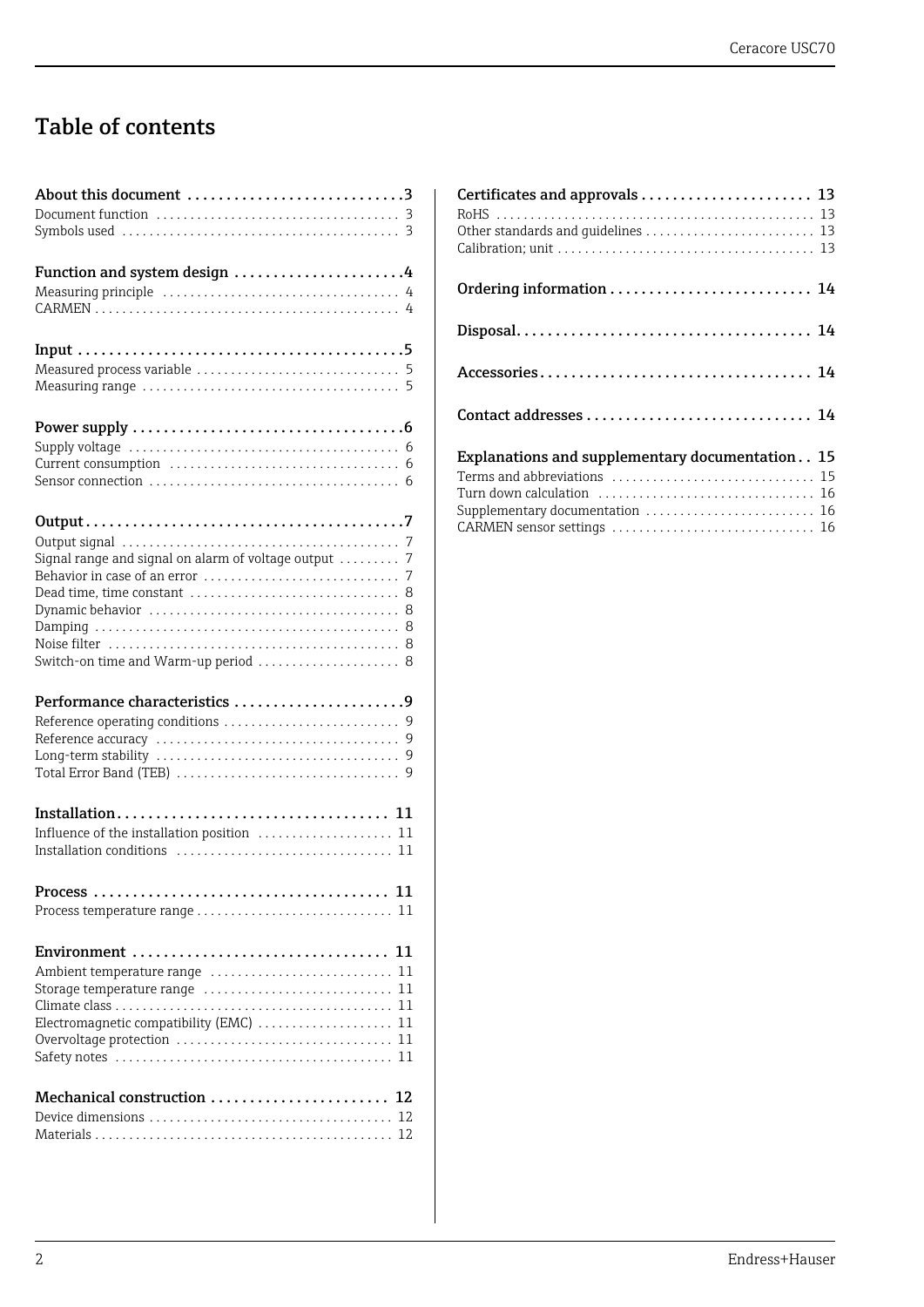### <span id="page-2-0"></span>About this document

### <span id="page-2-1"></span>Document function This document contains all the technical data for the device and provides an overview of the device versions and accessories that can be ordered.

<span id="page-2-2"></span>

| Symbols used | Safety symbols   |                                                                                                                                               |
|--------------|------------------|-----------------------------------------------------------------------------------------------------------------------------------------------|
|              | Symbol           | Meaning                                                                                                                                       |
|              | <b>A WARNING</b> | <b>WARNING!</b><br>This symbol alerts you to a dangerous situation. Failure to avoid this situation can<br>result in serious or fatal injury. |
|              | <b>NOTICE</b>    | NOTICE!<br>This symbol contains information on procedures and other facts which do not result<br>in personal injury.                          |

#### Symbols for certain types of information

| Symbol       | Meaning                                  |
|--------------|------------------------------------------|
| $\mathbf{f}$ | Tip<br>Indicates additional information. |
| m            | Reference to documentation               |
| È            | Reference to page                        |

#### Symbols in graphics

| Symbol   | Meaning      |
|----------|--------------|
| 1, 2, 3, | Item numbers |
| A, B, C, | Views        |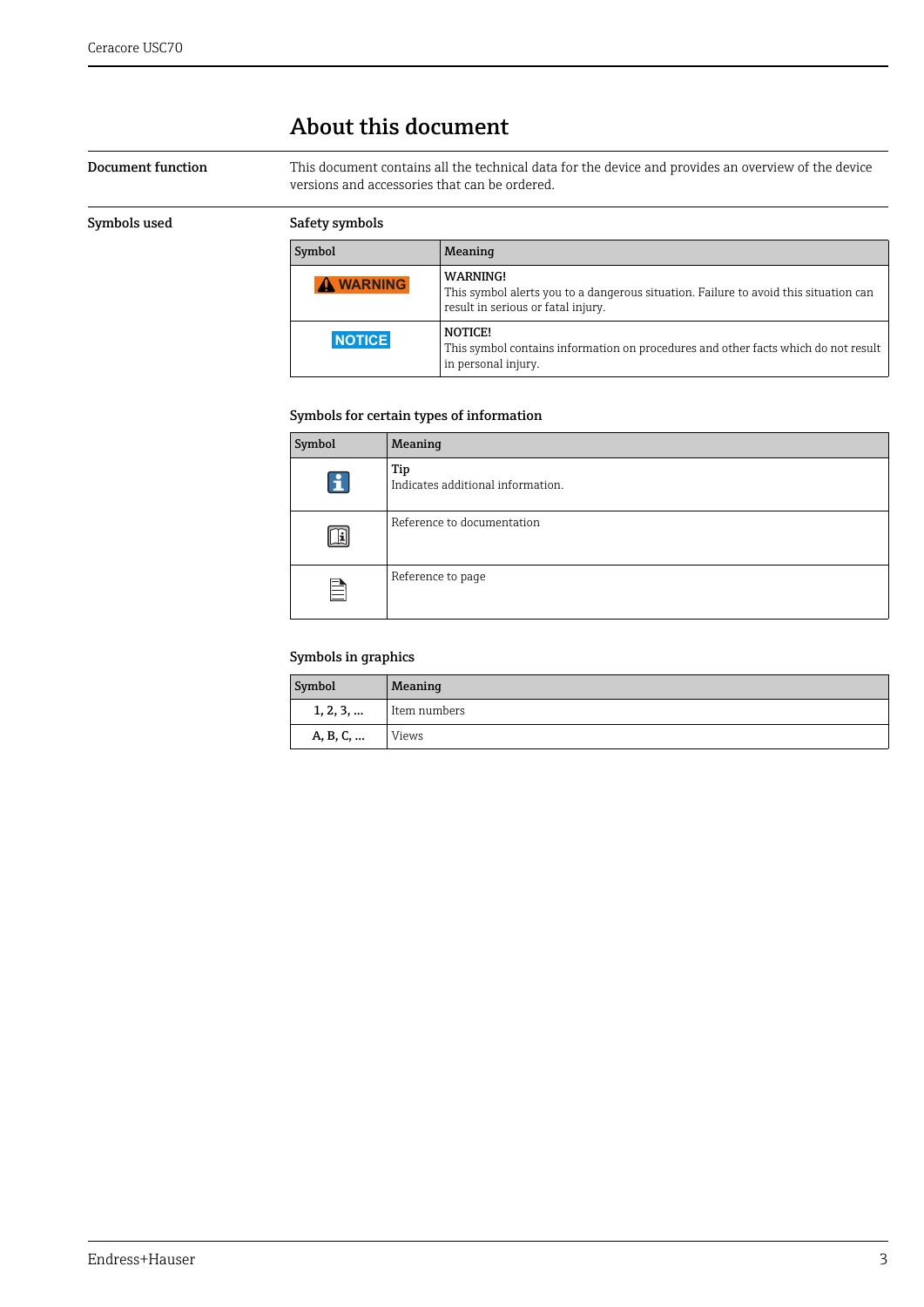### <span id="page-3-0"></span>Function and system design

<span id="page-3-1"></span>**Measuring principle** A capacitive ceramic sensor element is at the core of the USC70. The basic material is  $(A<sub>1</sub>, O<sub>3</sub>)$ , an ultrapure (99.9%) aluminum oxide ceramic that is highly resistant to many aggressive gases and liquids. Two cylindrical ceramic components (process isolating diaphragm and ceramic substrate) are hermetically sealed together. In the case of absolute pressure sensors, the reference vacuum of  $3.0 \times 10^{-6}$  mbar that is generated in the production process between the process isolating diaphragm and the ceramic substrate becomes permanent, thereby enabling precise pressure measurement relative to the vacuum. In the case of gauge pressure sensors, the back of the process isolating diaphragm is ventilated, i.e. this sensor measures the gauge pressure relative to the atmospheric pressure.

In electrical terms, the sensor element represents a plate capacitor whose change in capacitance is a measure for the change in pressure. The capacitive measurement method satisfies the highest requirements with regard to resolution and reproducibility. Together with the hysteresis-free behavior of the  $Al_2O_3$  material, it forms the basis for the excellent technical specifications of the pressure sensor. Furthermore, the sensor element is a dry measuring cell, i.e. there is no separating diaphragm or oil filling which could influence the measurement. Another advantage of the capacitive ceramic sensor is its high overload resistance.



- *A Gauge pressure cell*
- *B Absolute pressure cell 1 Cr electrode*
- 
- *2 Cp electrode 3 Brazing ring preform*
- *4 Counterelectrode*
- *5 Ceramic substrate*
- *6 Process isolating diaphragm p Process pressure*
- *patm Atmospheric pressure*

<span id="page-3-2"></span>CARMEN The CARMEN ASIC is used in sensor applications to measure physical variables (e.g. pressure) with external capacitive or resistive sensors in industrial environments.

> Each sensor has its individual properties. CARMEN compensates for these physical properties individually. To do so, CARMEN performs the following steps:

- Measurement of the external sensor (capacitance difference, voltage difference, temperature)
- Compensation of the sensor offset
- Gain adjustment
- Linearization of the sensor characteristics
- Compensation of temperature effects
- Output of the corrected and compensated measured values
- Additional functions (damping, filtering, etc.)

For the standard settings of the sensor,  $\rightarrow \Box$  [16](#page-15-2).

The functionality and communication are explained in the S&C CARMEN Manual.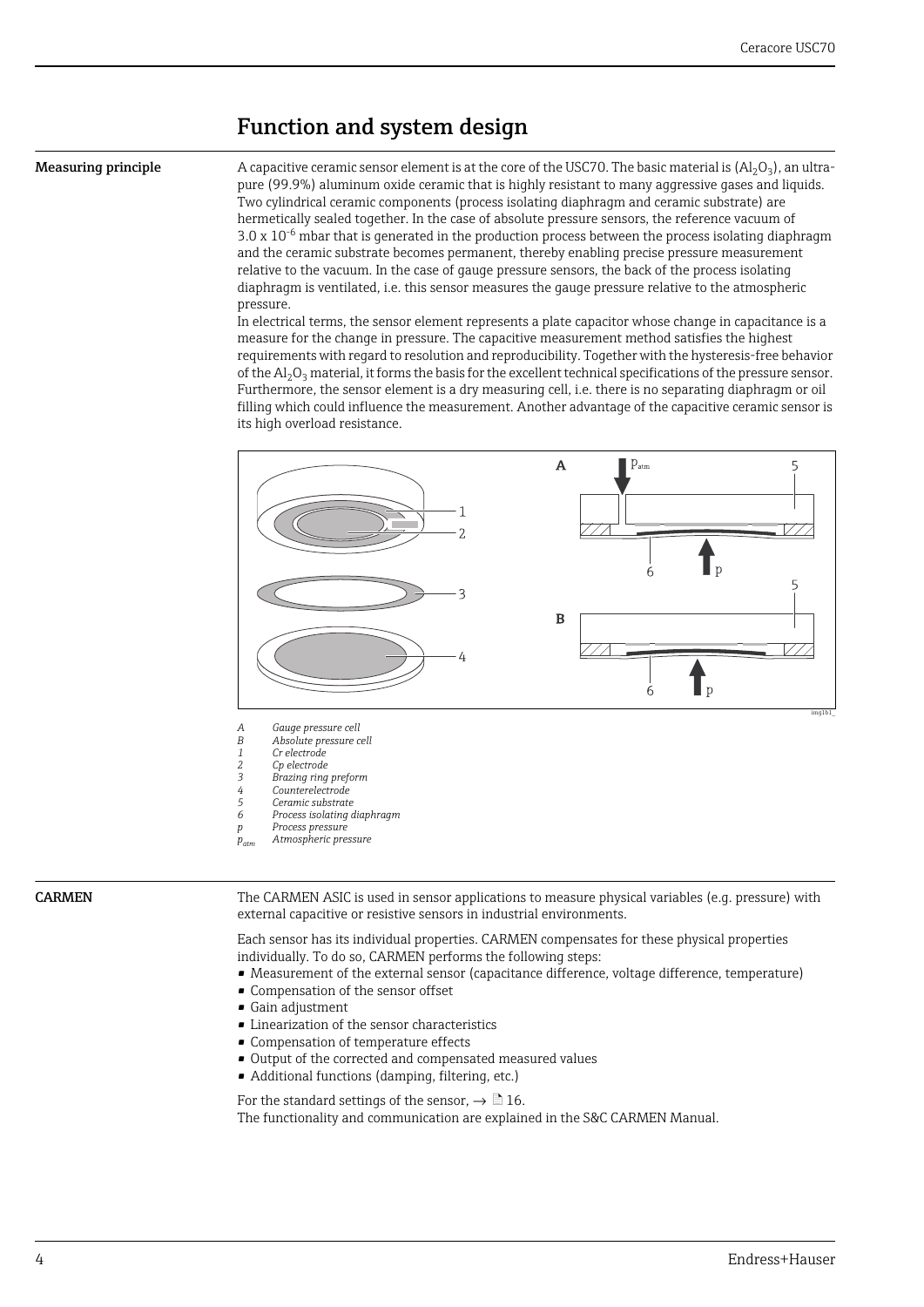### <span id="page-4-0"></span>Input

- <span id="page-4-1"></span>Measured process variable • Gauge pressure or absolute pressure
	- Temperature

#### <span id="page-4-2"></span>Measuring range

| Sensor      | Maximum<br>sensor measuring range         |                   | Lowest calibratable span | <b>MWP</b>   | <b>OPL</b>  | Vacuum resistance                              |
|-------------|-------------------------------------------|-------------------|--------------------------|--------------|-------------|------------------------------------------------|
|             | lower (LRL)                               | upper (URL) $1$ ) |                          |              |             |                                                |
| [bar (psi)] | [bar (psi)]                               | [bar (psi)]       | [bar (psi)]              | [bar (psi)]  | [bar (psi)] | $[\text{bar}_{\text{abs}} (psi_{\text{abs}})]$ |
|             | Sensors for gauge pressure measurement    |                   |                          |              |             |                                                |
| 0.1(1.5)    | $-0.1$ $(-1.5)$                           | $+0.1 (+1.5)$     | 0.02(0.3)                | 2.7(40.5)    | 4(60)       | 0.7(10.5)                                      |
| 0.25(4)     | $-0.25(-4)$                               | $+0.25(4)$        | 0.05(0.73)               | 3.3(49.5)    | 5(75)       | 0.5(7.5)                                       |
| 0.4(6)      | $-0.4(-6)$                                | $+0.4(+6)$        | 0.08(1.2)                | 5.3(79.5)    | 8 (120)     | 0                                              |
| 1(15)       | $-1(-15)$                                 | $+1 (+15)$        | 0.2(2.9)                 | 6.7(100.5)   | 10 (150)    | $\Omega$                                       |
| 2(30)       | $-1(-15)$                                 | $+2 (+30)$        | 0.4(6)                   | 12 (180)     | 18 (270)    | $\Omega$                                       |
| 4(60)       | $-1(-15)$                                 | $+4(+60)$         | 0.8(12)                  | 16.7(250.5)  | 25 (375)    | $\overline{0}$                                 |
| 10 (150)    | $-1(-15)$                                 | $+10 (+150)$      | 2(30)                    | 26.7 (400.5) | 40 (600)    | 0                                              |
| 40 (600)    | $-1(-15)$                                 | $+40 (+600)$      | 8(120)                   | 40 (600)     | 60 (900)    | $\overline{0}$                                 |
|             | Sensors for absolute pressure measurement |                   |                          |              |             |                                                |
| 0.1(1.5)    | $\overline{0}$                            | $+0.1 (+1.5)$     | 0.02(0.3)                | 2.7(40.5)    | 4(60)       | $\overline{0}$                                 |
| 0.25(4)     | $\overline{0}$                            | $+0.25(4)$        | 0.05(0.73)               | 3.3(49.5)    | 5(75)       | $\Omega$                                       |
| 0.4(6)      | $\mathbf 0$                               | $+0.4(+6)$        | 0.08(1.2)                | 5.3(79.5)    | 8 (120)     | $\overline{0}$                                 |
| 1(15)       | $\overline{0}$                            | $+1 (+15)$        | 0.2(2.9)                 | 6.7(100.5)   | 10 (150)    | 0                                              |
| 2(30)       | $\overline{0}$                            | $+2 (+30)$        | 0.4(6)                   | 12 (180)     | 18 (270)    | $\overline{0}$                                 |
| 4(60)       | $\overline{0}$                            | $+4(+60)$         | 0.8(12)                  | 16.7(250.5)  | 25 (375)    | $\overline{0}$                                 |
| 10(150)     | $\overline{0}$                            | $+10 (+150)$      | 2(30)                    | 26.7 (400.5) | 40 (600)    | 0                                              |
| 40 (600)    | $\overline{0}$                            | $+40 (+600)$      | 8 (120)                  | 40 (600)     | 60 (900)    | 0                                              |

1) If the maximum sensor measuring range is exceeded or undershot by up to 10 %, digital measured values are still provided. In this range, however, the performance characteristics of the measured values can deviate by a factor of up to 3.

### **! WARNING**

The maximum pressure for the measuring device depends on the lowest-rated element with regard to pressure.

‣ The measuring device must be operated only within the specified limits!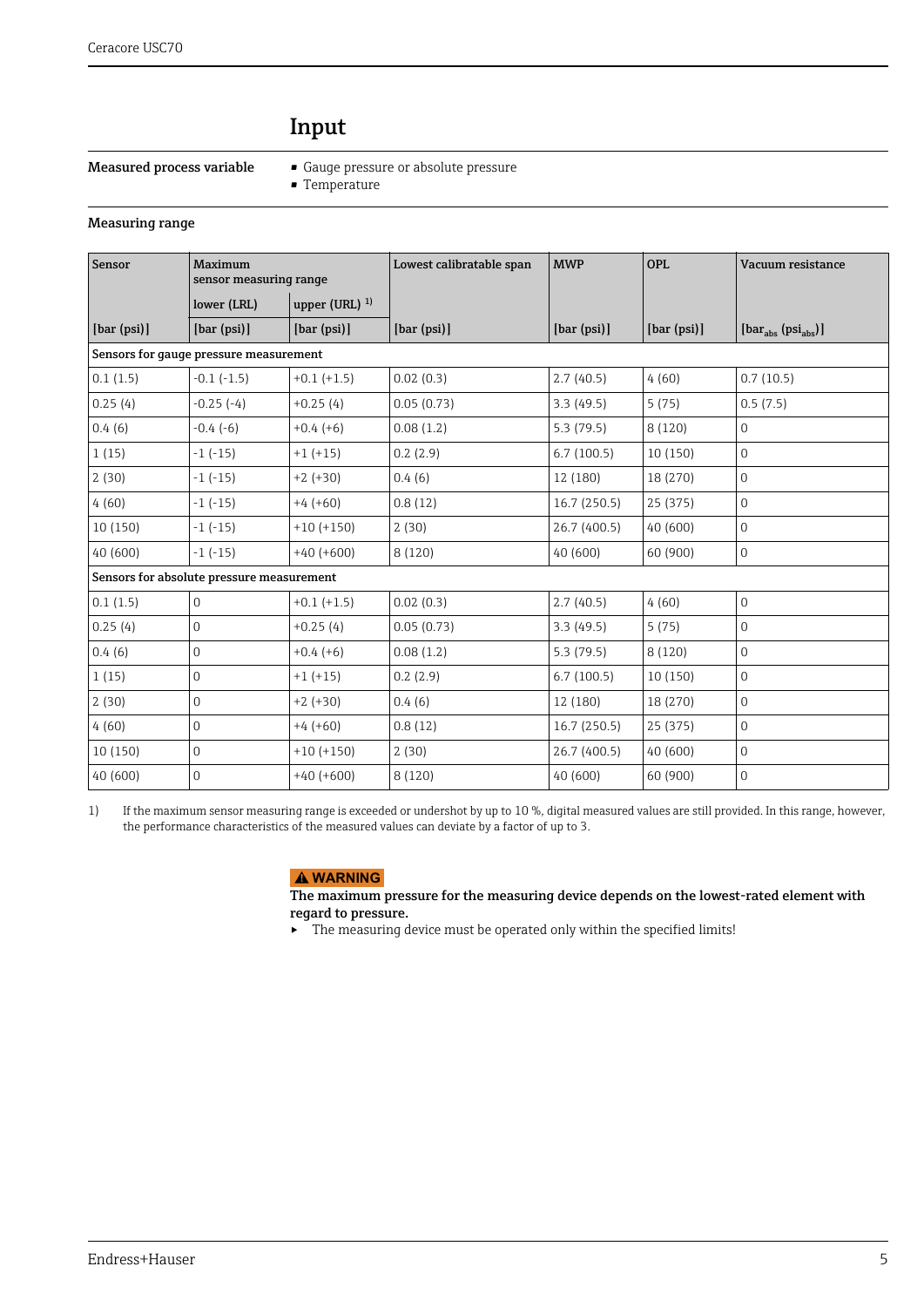### <span id="page-5-0"></span>Power supply

#### <span id="page-5-1"></span>Supply voltage

| Type           | Value          |
|----------------|----------------|
| Digital output | $12.95.5$ V DC |
| Analog output  | $2.95.5$ VDC   |

<span id="page-5-2"></span>Current consumption < 1.6 mA

#### <span id="page-5-3"></span>Sensor connection

#### **NOTICE**

#### Incorrect polarity can damage the ASIC!

‣ Ensure polarity is correct.

### **NOTICE**

#### Incorrect analog measured value due to cable break from GND!

▶ Prevent cable break from GND.

#### Female header strip 2x5 pins (1.27 mm (0.05 in) spacing)

- Socket type: SAMTEC SFML-105-02-L-D
- Insertion force (axial only): max. 40 N



| <b>PIN</b> | Designation | Explanation                                                       | Application    |                |                |  |
|------------|-------------|-------------------------------------------------------------------|----------------|----------------|----------------|--|
|            |             |                                                                   | Digital        | Analog         |                |  |
|            |             |                                                                   | <b>UART</b>    | <b>SPI</b>     |                |  |
| 1          | <b>GND</b>  | Negative supply voltage                                           | Χ              | X              | X              |  |
| 2          | RESET N     | Reset (low active)                                                | optional       | optional       | optional       |  |
| 3          | <b>VDD</b>  | Positive supply voltage                                           | Χ              | X              | X              |  |
| 4          | DAC.        | Analog output (Digital to analog converter)                       | optional       | optional       | optional       |  |
| 5          | SW OUT      | Switch output (open drain)                                        | optional       | optional       | optional       |  |
| 6          | SPI SEL     | Communication mode selection (UART "GND" or SPI "VDD")            | force to "GND" | force to "VDD" | force to "GND" |  |
| 7          | <b>SCK</b>  | SPI clock, must be connected to GND if SPI is not used            |                | X              |                |  |
| 8          | CS N        | Chip select (low active)                                          | optional       | optional       |                |  |
| 9          | TxD/SO RDY  | Digital communication output                                      | Χ              | X              |                |  |
| 10         | RxD/SI      | Digital communication input, must be connected to GND if not used | X              | X              | force to "GND" |  |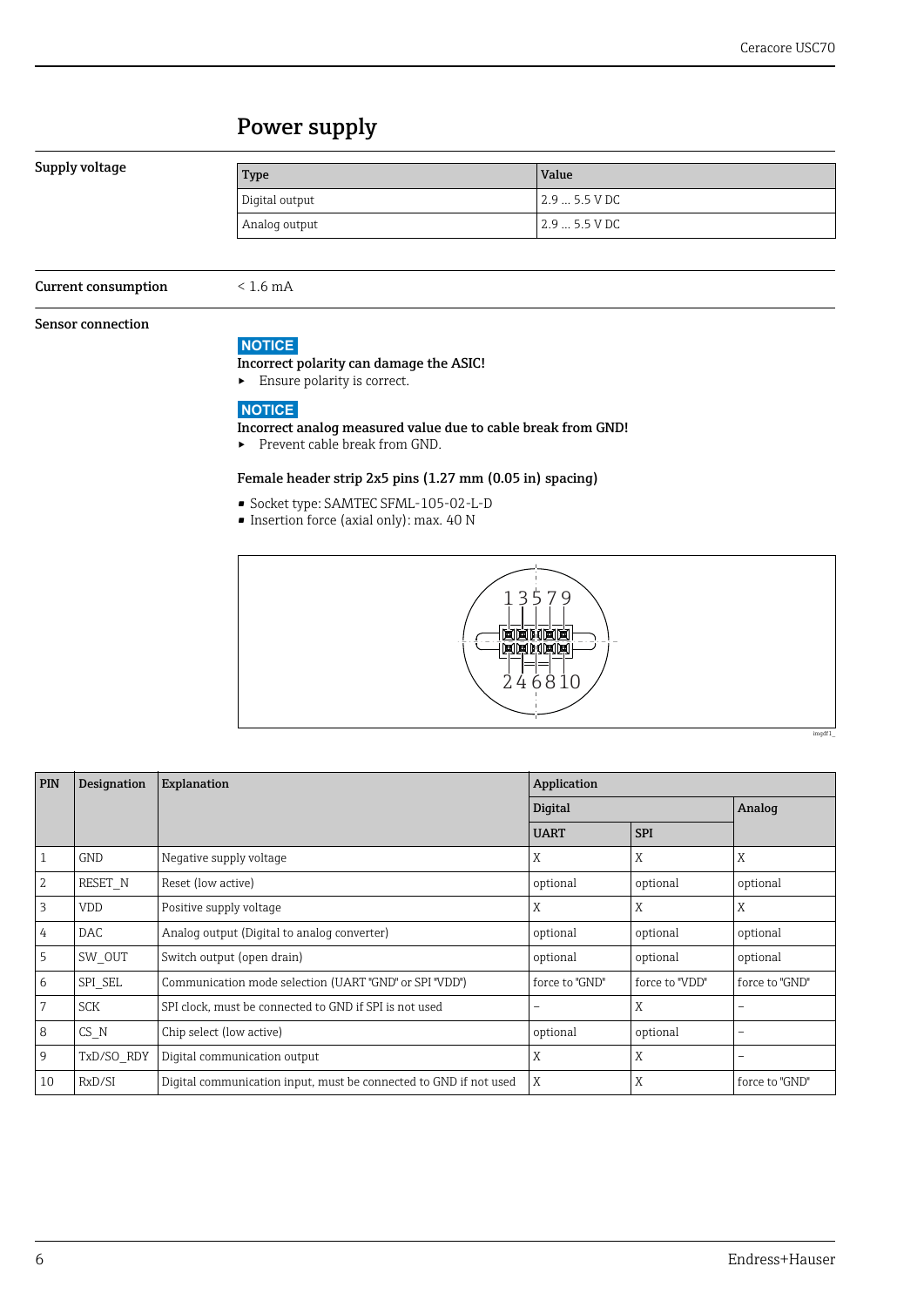### <span id="page-6-0"></span>**Output**

#### <span id="page-6-1"></span>Output signal

| Type                                    | Output                                       |  |
|-----------------------------------------|----------------------------------------------|--|
| Voltage output (pressure) $^{1}$        | 10 to 90 % VDD (ratiometric, VDD = 5.0 V DC) |  |
|                                         | 10 to 90 % VDDA (absolut, VDDA = $2.65$ VDC) |  |
| Digital output (pressure & temperature) | SPI                                          |  |
|                                         | <b>UART</b>                                  |  |
| Switch output (pressure) 2)             | Switch (via CARMEN)                          |  |

1) Max. load: min. 1 MΩ, max. 1 nF

2) On request

<span id="page-6-2"></span>

*2 Extended measuring range DAC Digital-to-analog converter*

The signal range and the signal on alarm are based on NAMUR NE 43. The error value of the signal on alarm can be configured and is displayed in the illustration for the example > 95 % VDD (CARMEN standard sensor setting).

<span id="page-6-3"></span>Behavior in case of an error See the S&C CARMEN Manual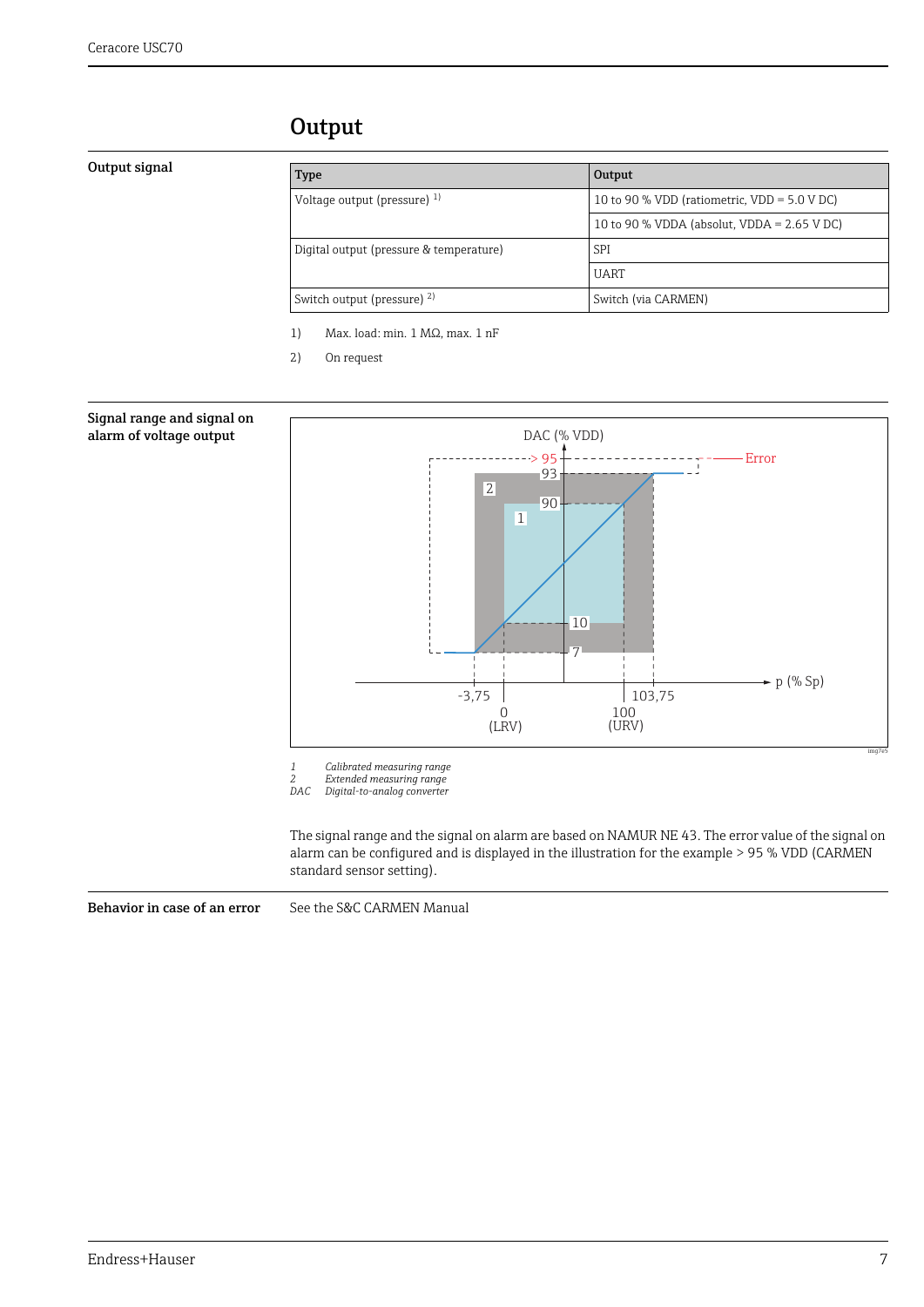<span id="page-7-0"></span>Dead time, time constant Presentation of the dead time and the time constant:



*t time*

### <span id="page-7-1"></span>Dynamic behavior

| Output  | Sampling rate<br>$\lfloor ms \rfloor$ | Dead time $(t_1)$<br>$\lfloor ms \rfloor$ | Time constant T63 $(t_2)$ [ms] | Time constant T90 $(t_3)$ [ms] | Time constant T99 $(t_4)$ [ms] |
|---------|---------------------------------------|-------------------------------------------|--------------------------------|--------------------------------|--------------------------------|
| Digital | 20                                    | 40                                        | 74                             | 88                             | 99                             |
|         |                                       | 10                                        | 18.5                           | 22                             | 25                             |
|         | $1.25$ <sup>1)</sup>                  | 3.75                                      | 6                              |                                | 8                              |
| Analog  | 20                                    | 29                                        | 63                             | 75                             | 88                             |
|         |                                       | 8                                         | 15.5                           | 19                             | 22                             |
|         | 1.25                                  | ŋ<br>∠                                    | 4.5                            | 6                              | 8.5                            |

1) The maximum sampling rate that can be configured for measured value recording is 1.25 ms, but the maximum speed of the digital output is limited to 2.5 ms.

<span id="page-7-4"></span><span id="page-7-3"></span><span id="page-7-2"></span>

| Damping                              |                                                                                                                                                                  | Customizable setting: 0 to 40 s                                                                      |                                                                                                     |                                                                                                      |  |  |
|--------------------------------------|------------------------------------------------------------------------------------------------------------------------------------------------------------------|------------------------------------------------------------------------------------------------------|-----------------------------------------------------------------------------------------------------|------------------------------------------------------------------------------------------------------|--|--|
| Noise filter                         |                                                                                                                                                                  | A noise filter is optionally available as a sensor add-on function (see S&C CARMEN Customer Manual). |                                                                                                     |                                                                                                      |  |  |
| Switch-on time and<br>Warm-up period | The switch-on time is the time that elapses from when the supply voltage is switched on to when the<br>first digital value or initial analog value is available. |                                                                                                      |                                                                                                     |                                                                                                      |  |  |
|                                      |                                                                                                                                                                  |                                                                                                      | digital measured value or analog value within the specified reference accuracy (e.g. $0.1$ % span). | The warm-up period is the time that elapses from when the supply voltage is switched on to the first |  |  |
|                                      | Output                                                                                                                                                           | Sampling rate<br>$\lfloor ms \rfloor$                                                                | Switch-on time [ms]                                                                                 | Warm-up period [ms]                                                                                  |  |  |
|                                      | Digital                                                                                                                                                          | 20                                                                                                   | 38.75                                                                                               | 98.75                                                                                                |  |  |
|                                      |                                                                                                                                                                  | 5                                                                                                    | 23.75                                                                                               | 38.75                                                                                                |  |  |
|                                      |                                                                                                                                                                  | 1.25                                                                                                 | 20                                                                                                  | 23.75                                                                                                |  |  |
|                                      | Analog                                                                                                                                                           | 20                                                                                                   | 10                                                                                                  | 50                                                                                                   |  |  |
|                                      |                                                                                                                                                                  | 5                                                                                                    | 10                                                                                                  | 35                                                                                                   |  |  |
|                                      |                                                                                                                                                                  | 1.25                                                                                                 | 10                                                                                                  | 30                                                                                                   |  |  |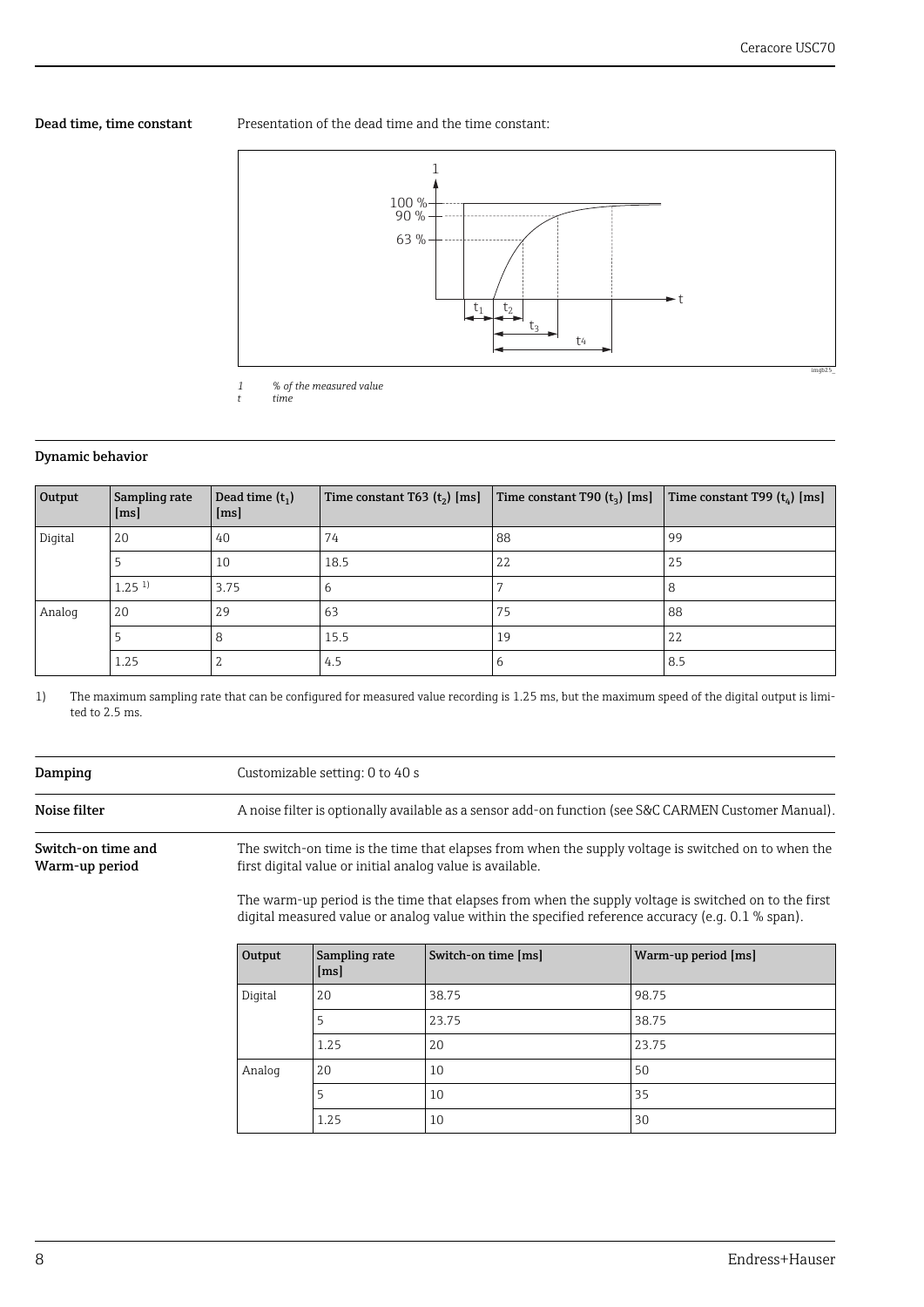## <span id="page-8-0"></span>Performance characteristics

<span id="page-8-2"></span><span id="page-8-1"></span>

| conditions                    | As per DIN EN IEC 62828<br>• Ambient temperature $T_A$ = constant, in range: +23 to +27 °C (+73 to +81 °F)<br>• Relative humidity $\varphi$ = constant, in range: 5 to 80 % RH.<br>• Ambient pressure $p_A$ = constant, in range: 860 to 1 060 mbar (12.47 to 15.37 psi)<br>• Position of measuring cell = constant, in range: process isolating diaphragm pointing downwards<br>(see also the "Influence of installation position" section $\rightarrow \Box$ 11)<br>Analog output supply voltage: 4.9 to 5.1 V DC<br>· Digital output supply voltage: 2.9 to 5.5 V DC<br>Reference installation of Endress+Hauser (Components and Mounting instructions SD02509P) |                                                                    |                                                                                                 |  |  |
|-------------------------------|---------------------------------------------------------------------------------------------------------------------------------------------------------------------------------------------------------------------------------------------------------------------------------------------------------------------------------------------------------------------------------------------------------------------------------------------------------------------------------------------------------------------------------------------------------------------------------------------------------------------------------------------------------------------|--------------------------------------------------------------------|-------------------------------------------------------------------------------------------------|--|--|
| Reference accuracy            | pressure hysteresis according to DIN EN IEC 62828-1.                                                                                                                                                                                                                                                                                                                                                                                                                                                                                                                                                                                                                |                                                                    | The reference accuracy includes the terminal-based non-linearity, the non-repeatability and the |  |  |
|                               | <b>Measured process variable</b>                                                                                                                                                                                                                                                                                                                                                                                                                                                                                                                                                                                                                                    | Sensor measuring range                                             | Reference accuracy in % of calibrated span                                                      |  |  |
|                               | Gauge pressure                                                                                                                                                                                                                                                                                                                                                                                                                                                                                                                                                                                                                                                      | all                                                                | $\pm 0.2$ x TD <sup>1)</sup> for TD1:1 to TD5:1                                                 |  |  |
|                               | Absolute pressure                                                                                                                                                                                                                                                                                                                                                                                                                                                                                                                                                                                                                                                   | $\pm 0.2$ x TD <sup>1)</sup> for TD1:1 to TD5:1<br>$\geq 400$ mbar |                                                                                                 |  |  |
|                               | $\pm 0.3$ x TD <sup>1)</sup> for TD1:1 to TD5:1<br>100 mbar, 250 mbar<br>Absolute pressure                                                                                                                                                                                                                                                                                                                                                                                                                                                                                                                                                                          |                                                                    |                                                                                                 |  |  |
| Long-term stability           | TD = Turn Down, $\rightarrow \Box$ 16.<br>1)<br>$\leq$ 0.1 %/year related to the upper range limit (URL).                                                                                                                                                                                                                                                                                                                                                                                                                                                                                                                                                           |                                                                    |                                                                                                 |  |  |
| <b>Total Error Band (TEB)</b> | The Total Error Band includes the following influencing factors:                                                                                                                                                                                                                                                                                                                                                                                                                                                                                                                                                                                                    |                                                                    |                                                                                                 |  |  |
|                               | <b>Total Error Band (TEB)</b>                                                                                                                                                                                                                                                                                                                                                                                                                                                                                                                                                                                                                                       |                                                                    |                                                                                                 |  |  |
|                               | Reference accuracy<br>Mechanical<br>Sensor<br>Thermal<br>effects<br>effects<br>characteristics<br>$\bullet$ offset<br>$\blacksquare$ offset<br>non-linearity                                                                                                                                                                                                                                                                                                                                                                                                                                                                                                        |                                                                    |                                                                                                 |  |  |

• hysteresis • non-repeatability

<span id="page-8-4"></span><span id="page-8-3"></span>• span

Total\_Error\_Band\_Ein

• span • hysteresis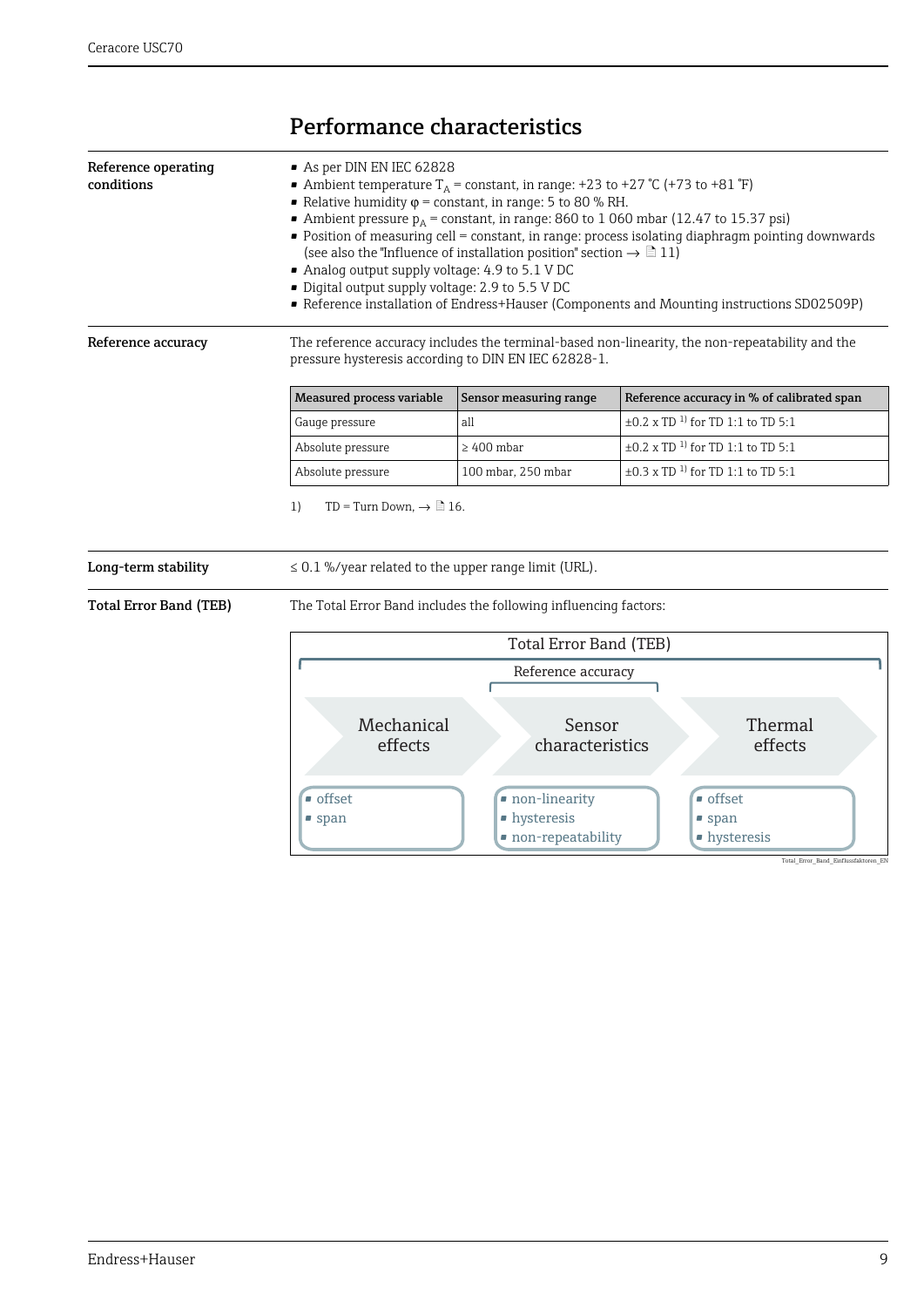#### Total Error Band

- Sensor measuring range: 0.1 to 0.4 bar
- Process and ambient temperature: -20 to 80 °C



Total\_Error\_Band\_below\_1\_bar\_EN

|       |                   |  |                                     | Error in % of the calibrated span |                 |
|-------|-------------------|--|-------------------------------------|-----------------------------------|-----------------|
|       | Temperature range |  |                                     | Typ. value                        | Max. value      |
| $-20$ | to +80 °C         |  | $(-4$ to $+176$ °F) $\pm 0.35$ x TD |                                   | $\pm 0.70$ x TD |

### Total Error Band

- Sensor measuring range: 1 to 40 bar
- Process and ambient temperature: -20 to 80 °C



|       |                   |  |                                                    | Error in % of the calibrated span |                 |
|-------|-------------------|--|----------------------------------------------------|-----------------------------------|-----------------|
|       | Temperature range |  |                                                    | Typ. value                        | Max. value      |
| $-20$ | to +80 ℃          |  | $(-4$ to $+176 \text{ F})$ $\pm 0.20 \text{ x TD}$ |                                   | $\pm$ 0.40 x TD |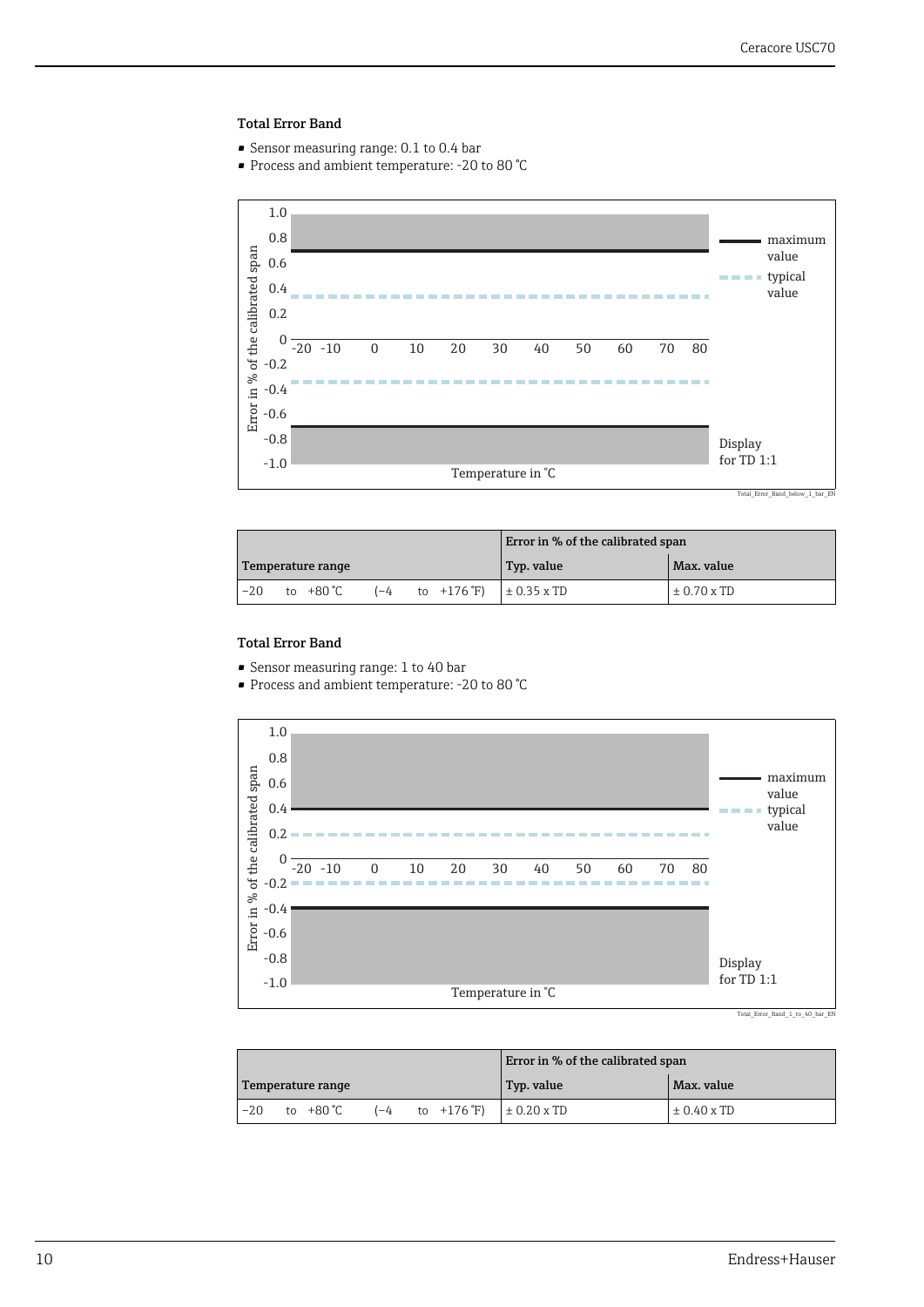### <span id="page-10-0"></span>Installation

<span id="page-10-1"></span>Influence of the installation position

Any installation position is possible but it may cause a zero point shift.



| Process isolating diaphragm pointing<br>downwards (A) |                               | Process isolating diaphragm axis is<br>horizontal (B) | <b>Process isolating diaphragm pointing</b><br>upwards (C) |
|-------------------------------------------------------|-------------------------------|-------------------------------------------------------|------------------------------------------------------------|
| $\leq 1$ bar (15 psi)                                 | Reference position, no effect | Up to $+0.3$ mbar $(0.0044$ psi)                      | Up to $+0.6$ mbar (0.0088 psi)                             |
| $>1$ bar (15 psi)                                     | Reference position, no effect | Up to $+3$ mbar (0.0435 psi)                          | Up to $+6$ mbar (0.087 psi)                                |

<span id="page-10-2"></span>

| <b>Installation conditions</b> | • During installation, electrical connection and operation, no moisture may penetrate the device. |
|--------------------------------|---------------------------------------------------------------------------------------------------|
|                                | $\mathbf{1}$ , and a set of $\mathbf{1}$ , and a set of $\mathbf{1}$ , and a set of $\mathbf{1}$  |

• The back of the sensor element must not be encapsulated.

### <span id="page-10-3"></span>Process

<span id="page-10-4"></span>

| Process temperature range | $-40$ to +125 °C (-40 to +257 °F)                     |  |
|---------------------------|-------------------------------------------------------|--|
|                           | Compensated range $-20$ to $+80$ °C ( $-4$ to 176 °F) |  |

### <span id="page-10-5"></span>Environment

<span id="page-10-8"></span><span id="page-10-7"></span><span id="page-10-6"></span>

| Ambient temperature range | $-40$ to +125 °C (-40 to +257 °F)<br>Compensated range $-20$ to $+80$ °C ( $-4$ to 176 °F) |               |                                                                                                                                                                   |
|---------------------------|--------------------------------------------------------------------------------------------|---------------|-------------------------------------------------------------------------------------------------------------------------------------------------------------------|
| Storage temperature range | $-40$ to +125 °C (-40 to +257 °F)                                                          |               |                                                                                                                                                                   |
| Climate class             | System                                                                                     | Climate class | <b>Note</b>                                                                                                                                                       |
|                           | Open                                                                                       | Class 3K3     | Air temperature: 5 to 40 $\degree$ C (41 to 104 $\degree$ F),<br>relative humidity: 5 to 85 %<br>satisfied according to 60721-3-3 (condensation not<br>permitted) |

<span id="page-10-11"></span><span id="page-10-10"></span><span id="page-10-9"></span>

| Electromagnetic<br>compatibility (EMC) | No specifications (open system)                                                                                                                                                       |
|----------------------------------------|---------------------------------------------------------------------------------------------------------------------------------------------------------------------------------------|
| Overvoltage protection                 | 6 V DC (maximum voltage for CARMEN ASIC)                                                                                                                                              |
| Safety notes                           | For work on and with the device:<br><b>NOTICE</b><br>Danger of damaging the device<br>Static sensitive devices.<br>Handle only at static safe work stations!<br>$\blacktriangleright$ |

img296\_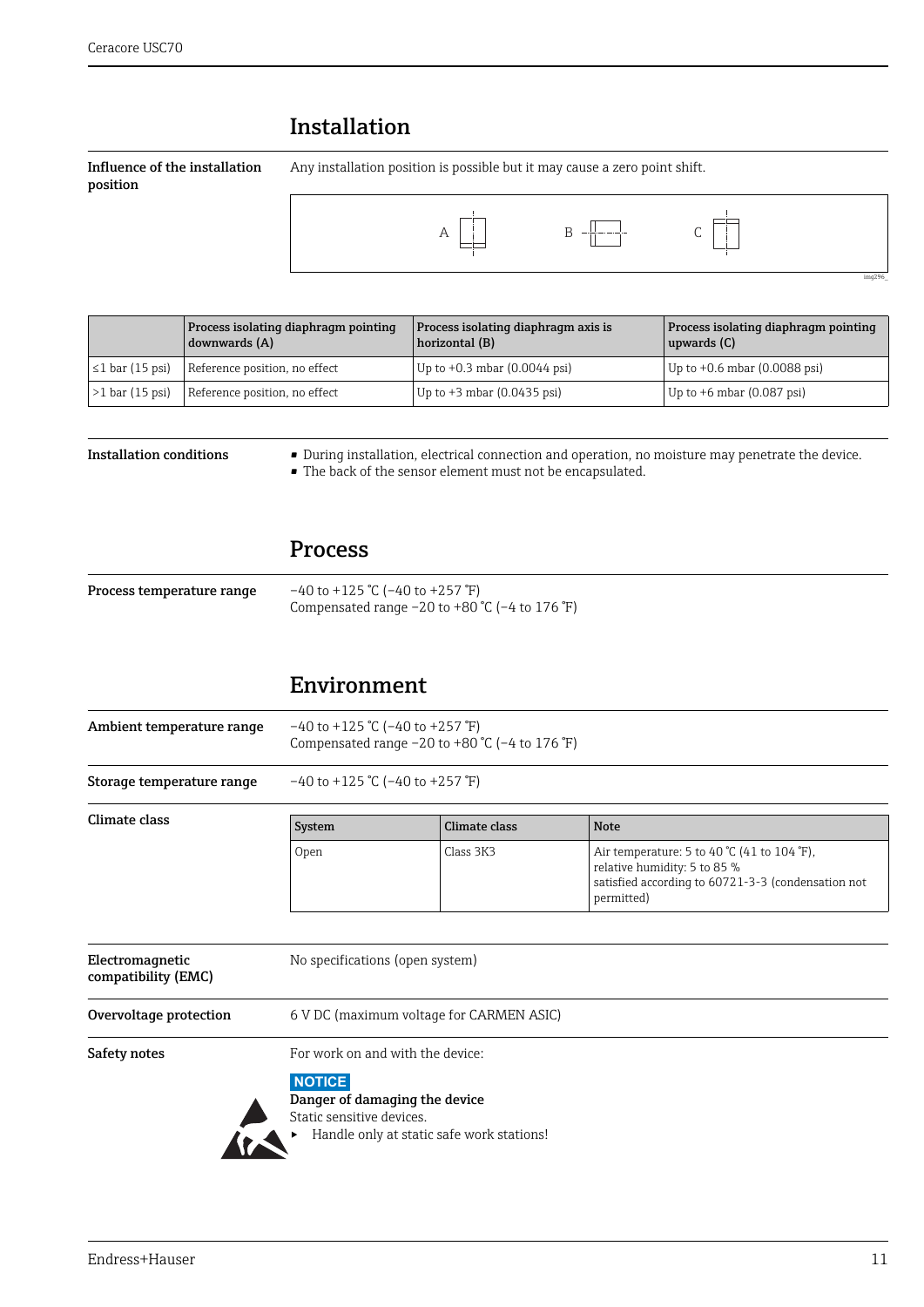### <span id="page-11-0"></span>Mechanical construction

<span id="page-11-1"></span>Device dimensions



| Sensor [bar (psi)] | $Y$ [mm] | $Z$ [mm] |
|--------------------|----------|----------|
| 0.1(1.5)           | 5.27     | 13.02    |
| 0.25(4)            | 5.33     | 13.08    |
| 0.4(6)             | 5.41     | 13.16    |
| 1(15)              | 5.54     | 13.29    |
| 2(30)              | 5.68     | 13.43    |
| 4(60)              | 5.84     | 13.59    |
| 10 (150)           | 6.13     | 13.88    |
| 40(600)            | 6.78     | 14.53    |

#### <span id="page-11-2"></span>Materials Materials in contact with process

| Component part              | <b>Material</b>                                                                                 |
|-----------------------------|-------------------------------------------------------------------------------------------------|
| Process isolating diaphragm | $ $ Al <sub>2</sub> O <sub>3</sub> aluminium oxide ceramic FDA, ultra-pure 99.9 % <sup>1)</sup> |

1) The US Food & Drug Administration (FDA) has no objections to the use of ceramics made of aluminum oxide as a surface material in contact with foodstuffs. This declaration is based on the FDA certificates of our ceramic suppliers.

*TSE free (Transmissible Spongiform Encephalopathy)*

- The following applies to all device components in contact with the process:
- They do not contain any materials derived from animals.
- No additives or operating materials derived from animals are used in production or processing.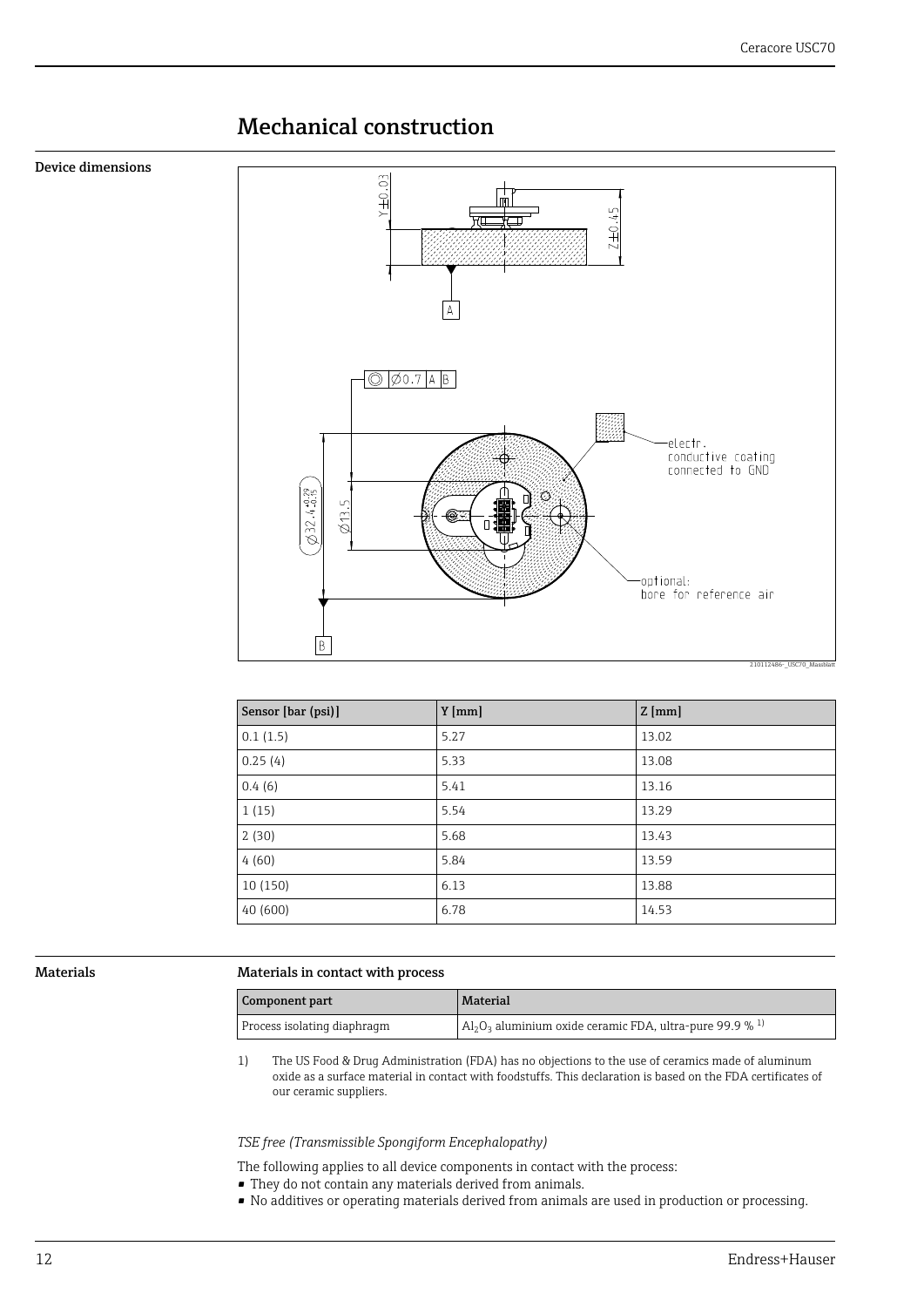## <span id="page-12-0"></span>Certificates and approvals

<span id="page-12-3"></span>Nominal range; kPa Nominal range; MPa Nominal range;  $mmH<sub>2</sub>O$ Nominal range;  $mH<sub>2</sub>O$ Nominal range;  $inH<sub>2</sub>O$ Nominal range;  $ftH<sub>2</sub>O$ Nominal range; mmHg

<span id="page-12-2"></span><span id="page-12-1"></span>

| <b>RoHS</b>                       | The measuring system complies with the substance restrictions of the Restriction on Hazardous<br>Substances Directive 2011/65/EU.                                                                                                                                                                                    |  |  |
|-----------------------------------|----------------------------------------------------------------------------------------------------------------------------------------------------------------------------------------------------------------------------------------------------------------------------------------------------------------------|--|--|
| Other standards and<br>quidelines | The applicable European quidelines and standards can be found in the relevant EU Declarations of<br>Conformity. The following were also applied:                                                                                                                                                                     |  |  |
|                                   | DIN EN IEC 62828-1, 62828-2:                                                                                                                                                                                                                                                                                         |  |  |
|                                   | Reference conditions and procedures for testing industrial and process measurement transmitters<br>Part 1: General procedures for all types of transmitters<br>Part 2: Specific procedures for pressure transmitters                                                                                                 |  |  |
|                                   | DIN 16086:                                                                                                                                                                                                                                                                                                           |  |  |
|                                   | Electrical pressure measuring instruments, pressure sensors, pressure transmitters, pressure<br>measuring instruments, concepts, specifications on data sheets.<br>Procedure for writing specifications in data sheets for electrical pressure measuring instruments,<br>pressure sensors and pressure transmitters. |  |  |
|                                   | EN 61010-1 (IEC 61010-1):                                                                                                                                                                                                                                                                                            |  |  |
|                                   | Protection Measures for Electrical Equipment for Measurement, Control, Regulation and Laboratory<br>Equipment                                                                                                                                                                                                        |  |  |
| Calibration; unit                 | <b>Designation</b>                                                                                                                                                                                                                                                                                                   |  |  |
|                                   | Nominal range; mbar                                                                                                                                                                                                                                                                                                  |  |  |
|                                   | Nominal range; bar                                                                                                                                                                                                                                                                                                   |  |  |
|                                   | Nominal range; psi                                                                                                                                                                                                                                                                                                   |  |  |
|                                   | Nominal range; Pa                                                                                                                                                                                                                                                                                                    |  |  |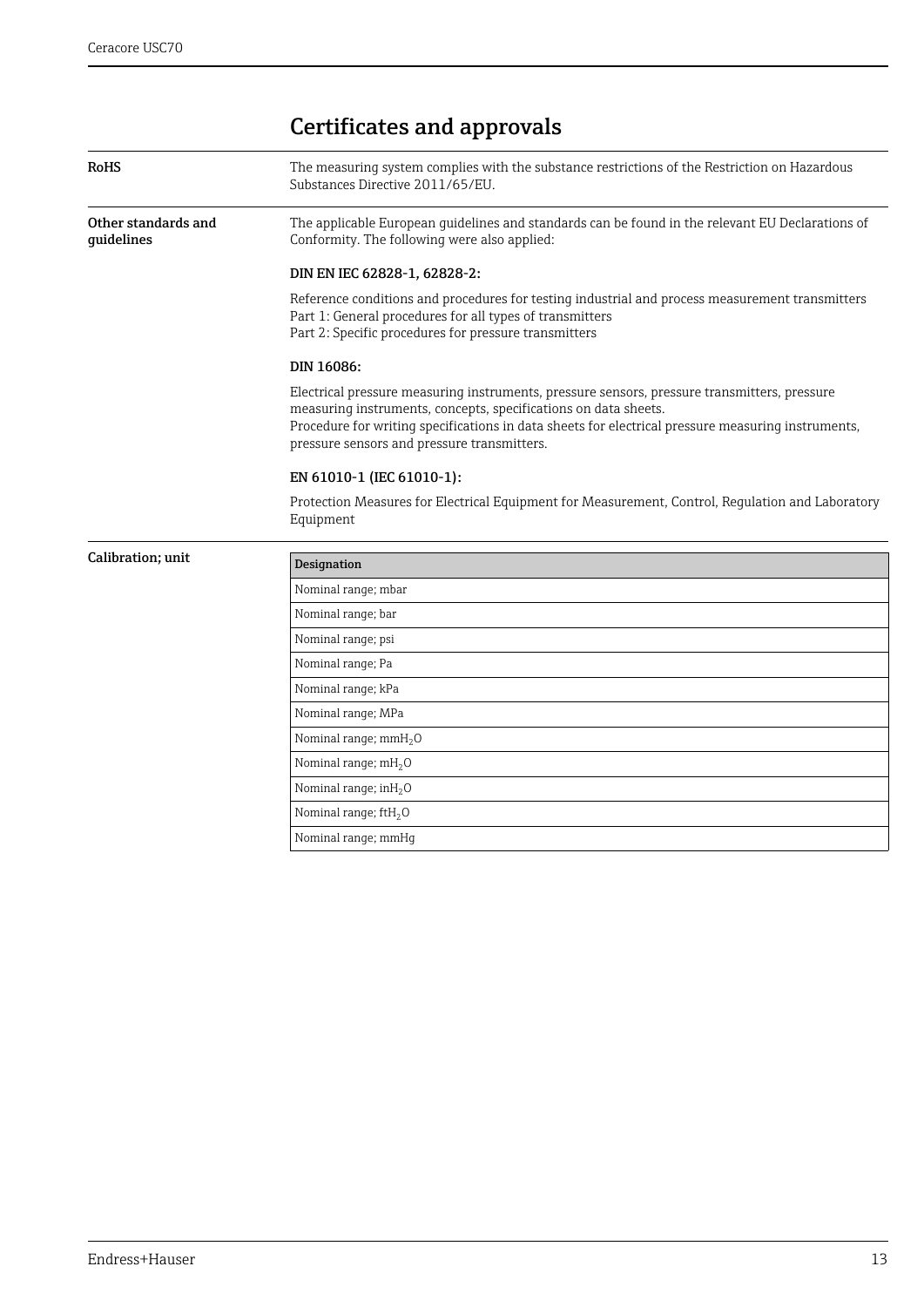### <span id="page-13-0"></span>Ordering information

Detailed ordering information is available from the following sources: In the Product Configurator on the Endress+Hauser website: www.sensors-components.endress.com

Product Configurator - the tool for individual product configuration 14 I

- Product-specific configuration data
	- Depending on the device: direct input of information specific to measuring point, such as measuring range

•Automatic verification of exclusion criteria

### <span id="page-13-1"></span>Disposal

### ⊠

According to the directive 2012/19/EU on waste electrical and electronic equipment (WEEE), our products are marked with the depicted symbol in order to minimize the disposal of WEEE as unsorted municipal waste. Such products may not be disposed of as unsorted municipal waste and can be returned to Endress+Hauser for disposal at conditions stipulated in our General Terms and Conditions or as individually agreed.

### <span id="page-13-2"></span>Accessories

| <b>Designation</b>      | <b>Type</b>                                                                                                  | Process temperature range                |
|-------------------------|--------------------------------------------------------------------------------------------------------------|------------------------------------------|
| Installation components | $L$ -ring                                                                                                    | $-40$ to +125 °C (-40 to +257 °F)        |
|                         | PTFF foil                                                                                                    | $-40$ to +125 °C (-40 to +257 °F)        |
|                         | Ceramic ring                                                                                                 | $-40$ to +125 °C (-40 to +257 °F)        |
|                         | Thread ring                                                                                                  | $-40$ to +125 °C (-40 to +257 °F)        |
| $O$ -ring               | FKM                                                                                                          | $-20$ to $+100$ °C ( $-4$ to $+212$ °F)  |
|                         | EPDM                                                                                                         | $-25$ to $+100$ °C ( $-13$ to $+212$ °F) |
| Cable                   | Adapter cable for female header strip 2x5 pins<br>$(1.27 \text{ mm}$ spacing)<br>Mating connector for SAMTEC | $-10$ to +80 °C (+14 to +176 °F)         |

### <span id="page-13-3"></span>Contact addresses

Internet: www.sensors-components.endress.com E-mail: sensors-components.pcm@endress.com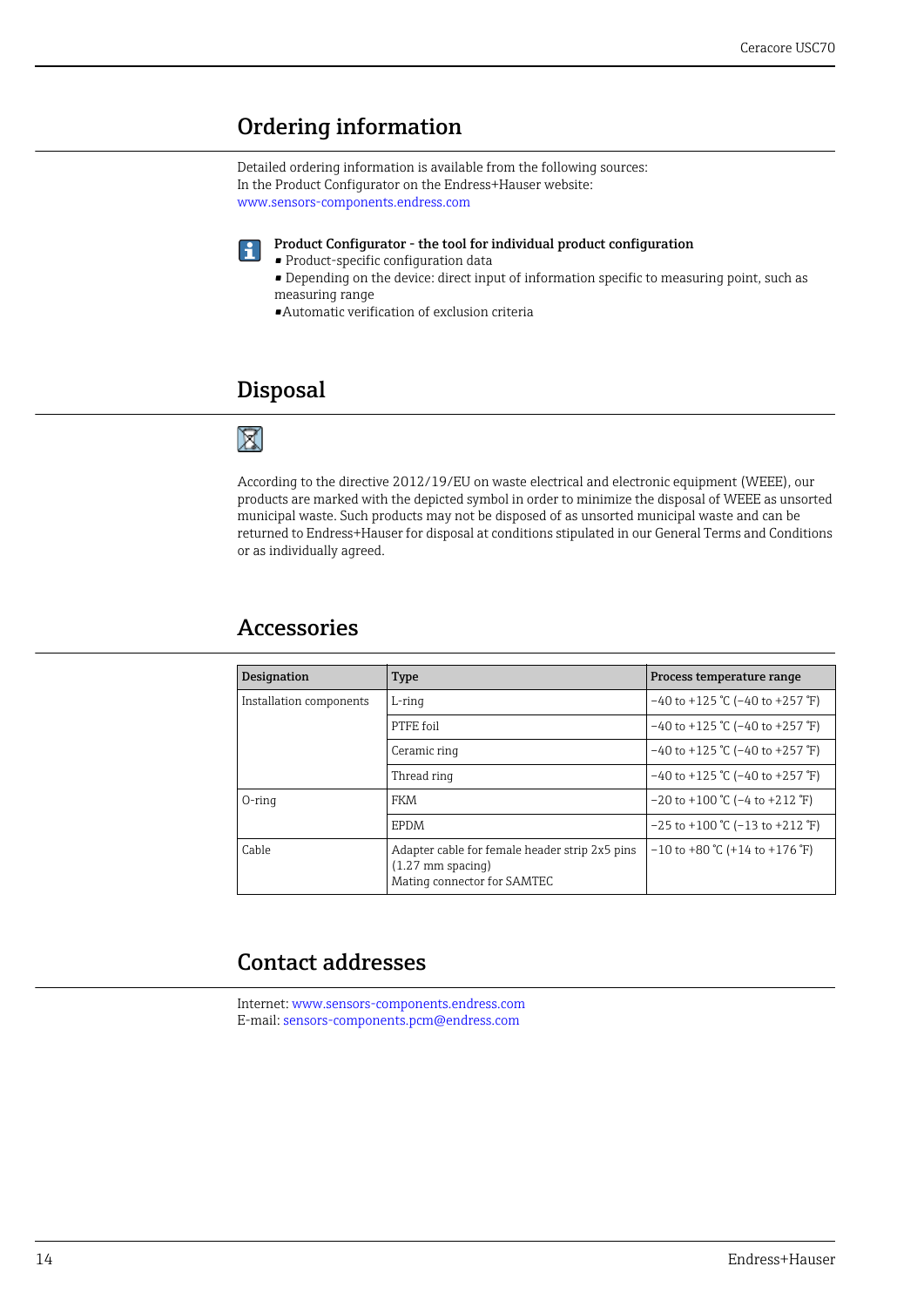<span id="page-14-1"></span>

## <span id="page-14-0"></span>Explanations and supplementary documentation

| Item                     | Term/abbreviation                 | Explanation                                                                                                                                                                                                                                                                                                                                                                                                                                                                                                                                                               |
|--------------------------|-----------------------------------|---------------------------------------------------------------------------------------------------------------------------------------------------------------------------------------------------------------------------------------------------------------------------------------------------------------------------------------------------------------------------------------------------------------------------------------------------------------------------------------------------------------------------------------------------------------------------|
| $\mathbf{1}$             | OPI.                              | The OPL (over pressure limit = sensor overload limit) for the measuring device depends on the lowest-rated<br>element, with regard to pressure, of the selected components, i.e. the process connection has to be taken into<br>consideration in addition to the measuring cell. Also observe pressure-temperature dependency.<br>The test pressure corresponds to the overload limit of the sensor (OPL = $1.5 \times MWP$ ) and may only be applied<br>for a limited period of time so that no permanent damage occurs.                                                 |
| $\overline{a}$           | <b>MWP</b>                        | The MWP (maximum working pressure) for the sensors depends on the lowest-rated element, with regard to<br>pressure, of the selected components, i.e. the process connection has to be taken into consideration in addition<br>to the measuring cell. Also observe pressure-temperature dependency.<br>The Pressure Equipment Directive (2014/68/EU) uses the abbreviation "PS", which corresponds to the MWP of<br>the measuring instrument.<br>The MWP refers to a reference temperature of +20 °C (+68 °F) and may be applied at the device for an<br>unlimited period. |
| $\overline{3}$           | Maximum sensor<br>measuring range | Span between LRL and URL<br>This sensor measuring range is equivalent to the maximum calibratable/adjustable span.                                                                                                                                                                                                                                                                                                                                                                                                                                                        |
| 4                        | Calibrated/adjusted<br>span       | Span between LRV and URV<br>Default setting: 0 to URL<br>Other calibrated spans can be ordered as customized spans.                                                                                                                                                                                                                                                                                                                                                                                                                                                       |
| $\overline{\phantom{a}}$ | p                                 | Pressure                                                                                                                                                                                                                                                                                                                                                                                                                                                                                                                                                                  |
| $\overline{\phantom{a}}$ | <b>LRL</b>                        | Lower range limit                                                                                                                                                                                                                                                                                                                                                                                                                                                                                                                                                         |
|                          | <b>URL</b>                        | Upper range limit                                                                                                                                                                                                                                                                                                                                                                                                                                                                                                                                                         |
|                          | <b>LRV</b>                        | Lower range value                                                                                                                                                                                                                                                                                                                                                                                                                                                                                                                                                         |
|                          | <b>URV</b>                        | Upper range value                                                                                                                                                                                                                                                                                                                                                                                                                                                                                                                                                         |
|                          | <b>TD</b>                         | Turn Down<br>Example $\rightarrow \square$ 16.                                                                                                                                                                                                                                                                                                                                                                                                                                                                                                                            |
|                          | <b>CARMEN</b>                     | Capacitive And Resistive Measurement ENdress+Hauser $\rightarrow \Box$ 4                                                                                                                                                                                                                                                                                                                                                                                                                                                                                                  |
|                          | Sampling rate                     | The sampling rate is the integration time for recording the measured value and also the update interval for the<br>output of measured values.<br>Exception: If a sampling rate of 1.25 ms is configured, the integration time is 1.25 ms but the update interval<br>$2.5$ ms.                                                                                                                                                                                                                                                                                             |
|                          | ASIC.                             | Application-specific integrated circuit                                                                                                                                                                                                                                                                                                                                                                                                                                                                                                                                   |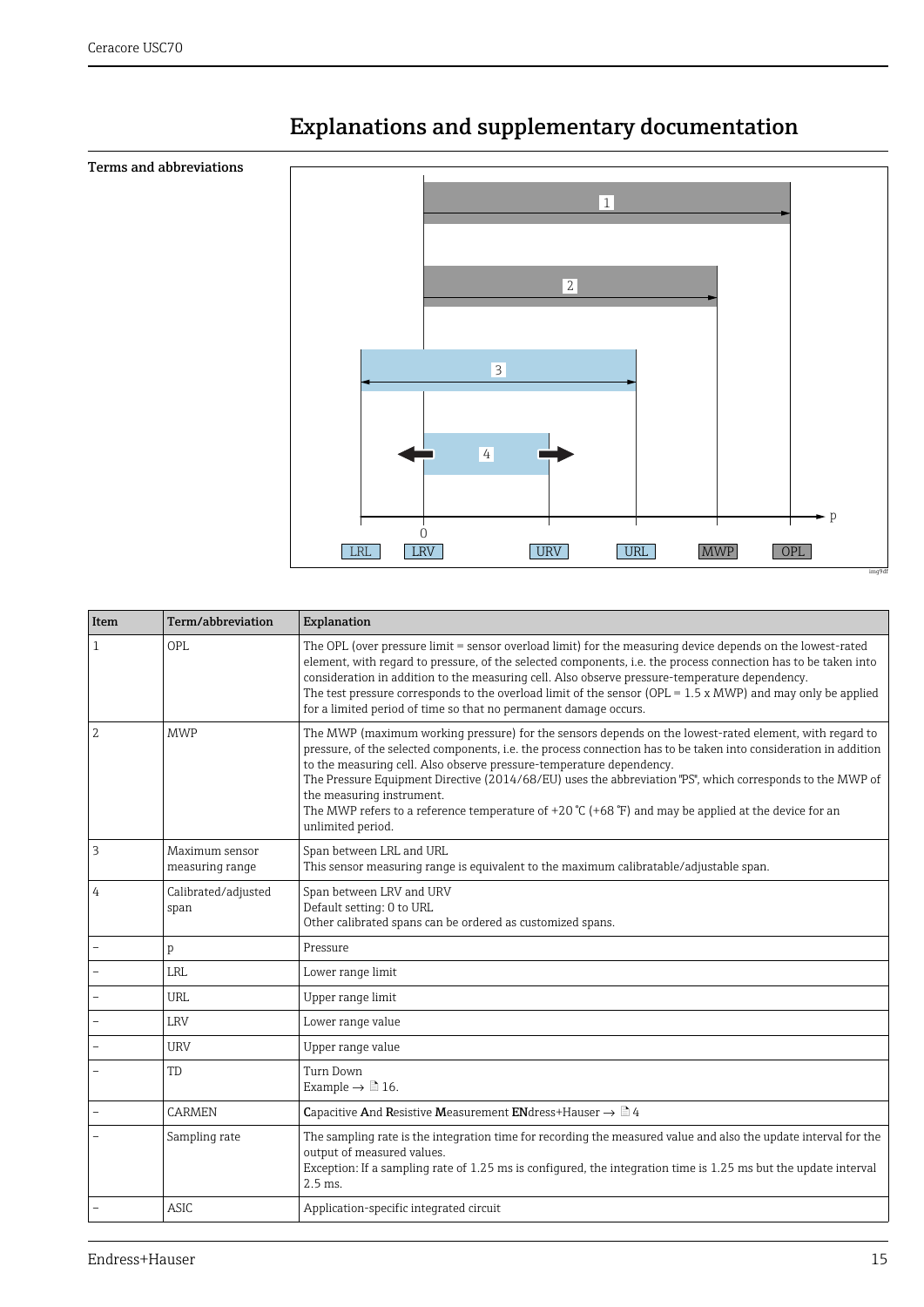<span id="page-15-0"></span>

For TD  $\leq$  1, the performance characteristics of TD = 1 apply.

#### <span id="page-15-1"></span>Supplementary documentation

#### • Mounting instructions SD02509P

| Default settings                      |                                  |
|---------------------------------------|----------------------------------|
| Measuring mode                        | Continuous                       |
| Damping                               | 0                                |
| Analog initial value                  | $< 5\%$                          |
| Analog error value                    | >95%                             |
| Analog error behavior (status flags)  | 0, 1, 2, 4, 5, 9, 10, 15, 17, 18 |
| Digital error behavior (status flags) | 0, 1, 2, 4, 5, 9, 10, 15, 17, 18 |
| UART baud rate                        | 57.6 kBd                         |
| Digital continuous transmission       | Activated                        |
| Switching threshold, on               | $0\%$                            |
| Switching threshold, off              | $0\%$                            |
| Switching delay                       | 0 <sub>s</sub>                   |
| Noise filter                          | Deactivated                      |

The sensor setting is configurable, see S&C CARMEN Customer Manual.

<span id="page-15-2"></span>CARMEN sensor settings